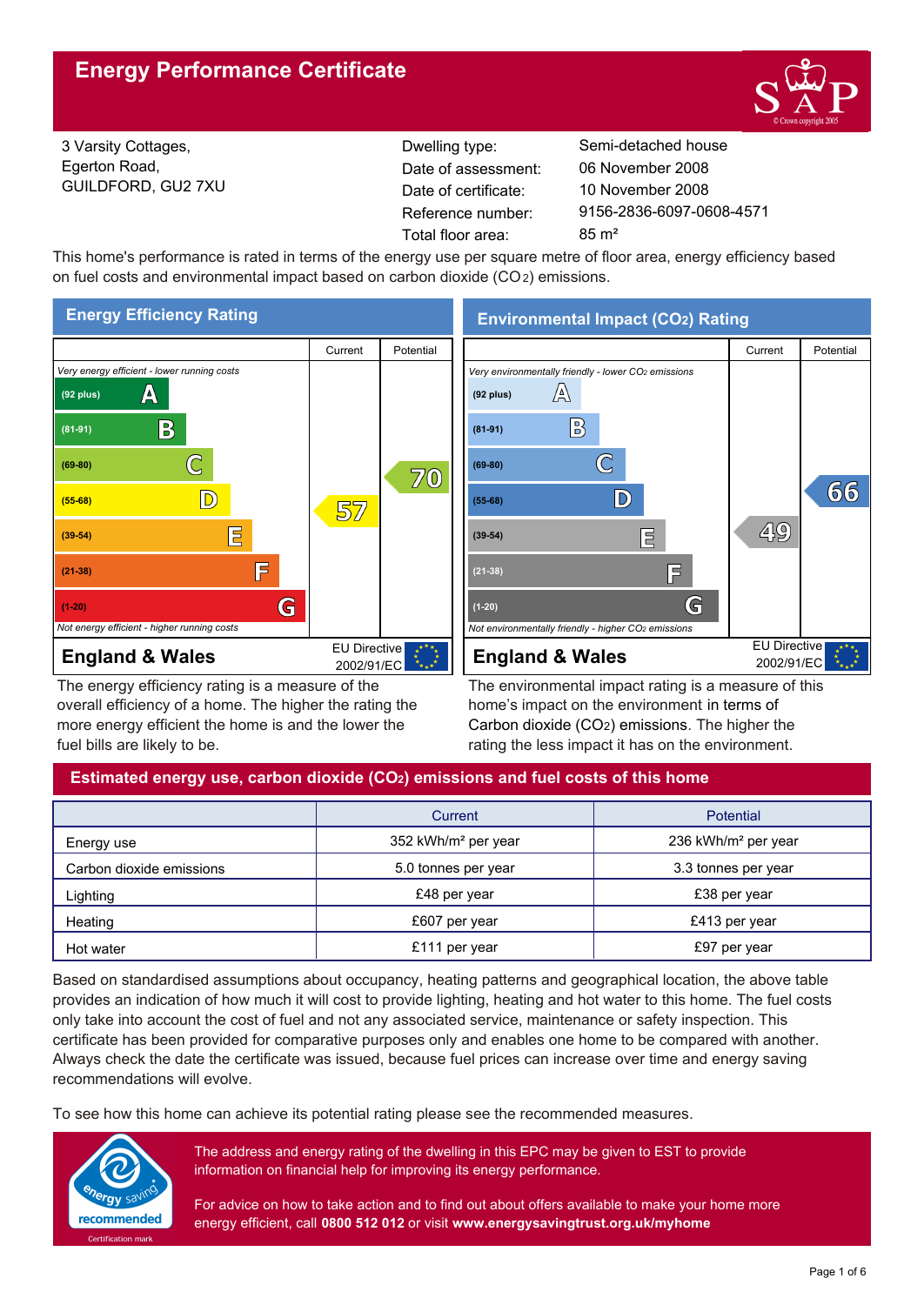## **About this document**

The Energy Performance Certificate for this dwelling was produced following an energy assessment undertaken by a qualified assessor, accredited by Elmhurst Energy Systems, to a scheme authorised by the Government. This certificate was produced using the RdSAP 2005 assessment methodology and has been produced under the Energy Performance of Buildings (Certificates and Inspections) (England and Wales) Regulations 2007 as amended. A copy of the certificate has been lodged on a national register.

| Assessor's accreditation number: | EES/002004                                     |
|----------------------------------|------------------------------------------------|
| Assessor's name:                 | Gary John Ryan                                 |
| Company name/trading name:       | <b>Energy Assess UK Limited</b>                |
| Address:                         | 5 Bryanstone Close, Guildford, Surrey, GU2 9UJ |
| Phone number:                    | 07894 801 963                                  |
| Fax number:                      | 01483 829557                                   |
| E-mail address:                  | gary@energyassessuk.com                        |
| Related party disclosure:        |                                                |

## **If you have a complaint or wish to confirm that the certificate is genuine**

Details of the assessor and the relevant accreditation scheme are as above. You can get contact details of the accreditation scheme from their website at www.elmhurstenergy.co.uk together with details of their procedures for confirming authenticity of a certificate and for making a complaint.

## **About the building's performance ratings**

The ratings on the certificate provide a measure of the building's overall energy efficiency and its environmental impact, calculated in accordance with a national methodology that takes into account factors such as insulation, heating and hot water systems, ventilation and fuels used. The average Energy Efficiency Rating for a dwelling in England and Wales is band E (rating 46).

Not all buildings are used in the same way, so energy ratings use 'standard occupancy' assumptions which may be different from the specific way you use your home. Different methods of calculation are used for homes and for other buildings. Details can be found at www.communities.gov.uk/epbd.

Buildings that are more energy efficient use less energy, save money and help protect the environment. A building with a rating of 100 would cost almost nothing to heat and light and would cause almost no carbon emissions. The potential ratings on the certificate describe how close this building could get to 100 if all the cost effective recommended improvements were implemented.

## **About the impact of buildings on the environment**

One of the biggest contributors to global warming is carbon dioxide. The way we use energy in buildings causes emissions of carbon. The energy we use for heating, lighting and power in homes produces over a quarter of the UK's carbon dioxide emissions and other buildings produce a further one-sixth.

The average household causes about 6 tonnes of carbon dioxide every year. Adopting the recommendations in this report can reduce emissions and protect the environment. You could reduce emissions even more by switching to renewable energy sources. In addition there are many simple everyday measures that will save money, improve comfort and reduce the impact on the environment. Some examples are given at the end of this report.

#### **Visit the Government's website at www.communities.gov.uk/epbd to:**

- Find how to confirm the authenticity of an energy performance certificate
- Find how to make a complaint about a certificate or the assessor who produced it •
- Learn more about the national register where this certificate has been lodged •
- Learn more about energy efficiency and reducing energy consumption •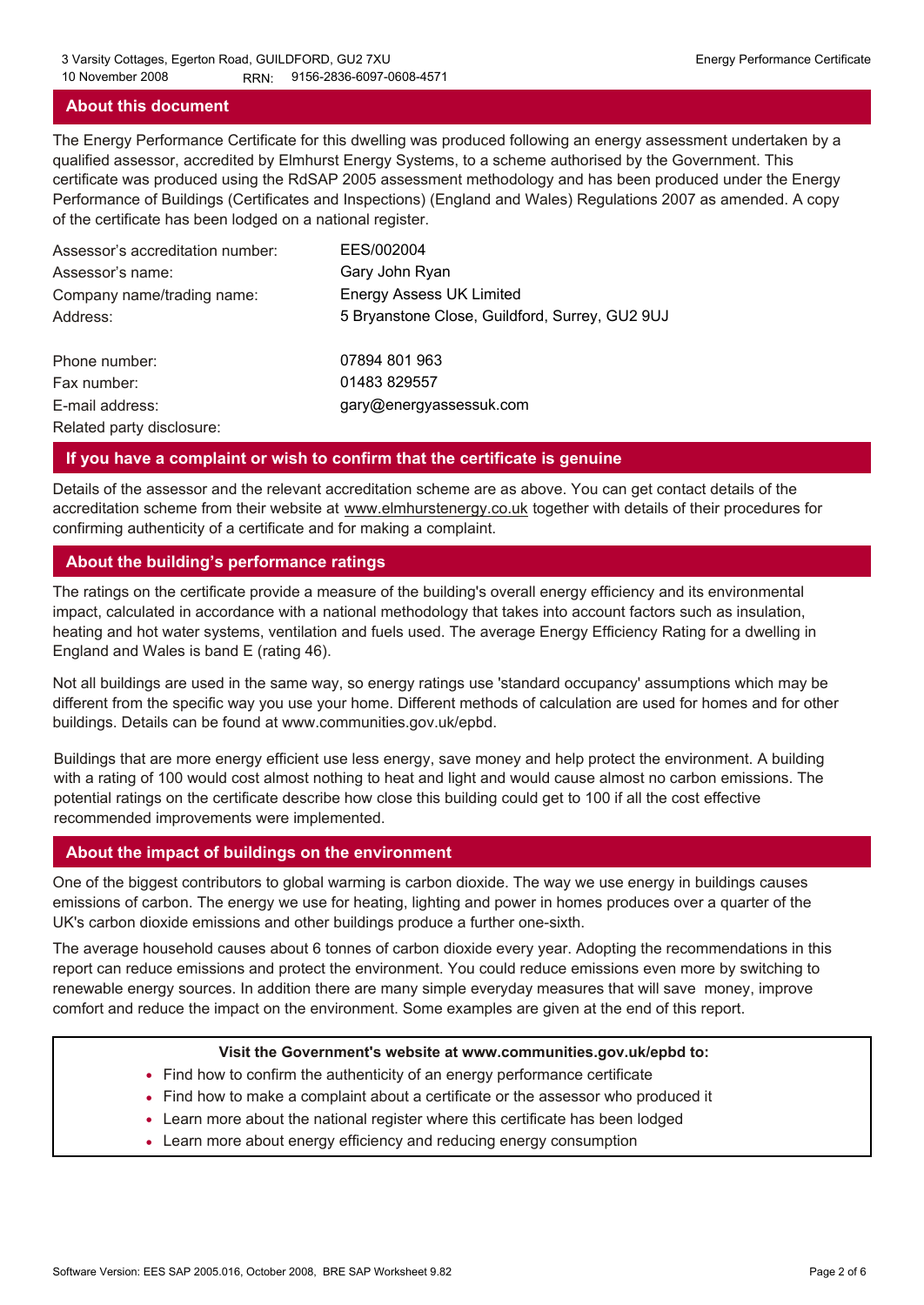# Recommended measures to improve this home's energy performance

3 Varsity Cottages, Egerton Road, GUILDFORD, GU2 7XU Date of certificate:

Reference number: 9156-2836-6097-0608-4571 10 November 2008

## **Summary of this home's energy performance related features**

The following is an assessment of the key individual elements that have an impact on this home's performance rating. Each element is assessed against the following scale: Very poor / Poor / Average / Good / Very good.

| <b>Elements</b>                         | Description                                    | Current performance      |               |
|-----------------------------------------|------------------------------------------------|--------------------------|---------------|
|                                         |                                                | <b>Energy Efficiency</b> | Environmental |
| Walls                                   | Cavity wall, as built, no insulation (assumed) | Poor                     | Poor          |
| Roof                                    | Flat, limited insulation (assumed)             | Very poor                | Very poor     |
| Floor                                   | Solid, no insulation (assumed)                 |                          |               |
| Windows                                 | Fully double glazed                            | Average                  | Average       |
| Main heating                            | Boiler and radiators, mains gas                | Good                     | Good          |
| Main heating controls                   | Programmer and room thermostat                 | Poor                     | Poor          |
| Secondary heating                       | None                                           |                          |               |
| Hot water                               | From main system                               | Good                     | Good          |
| Lighting                                | Low energy lighting in 73% of fixed outlets    | Very good                | Very good     |
| <b>Current energy efficiency rating</b> |                                                | D 57                     |               |
|                                         | Current environmental impact (CO2) rating      |                          | $E$ 49        |

**Low and zero carbon energy sources**

None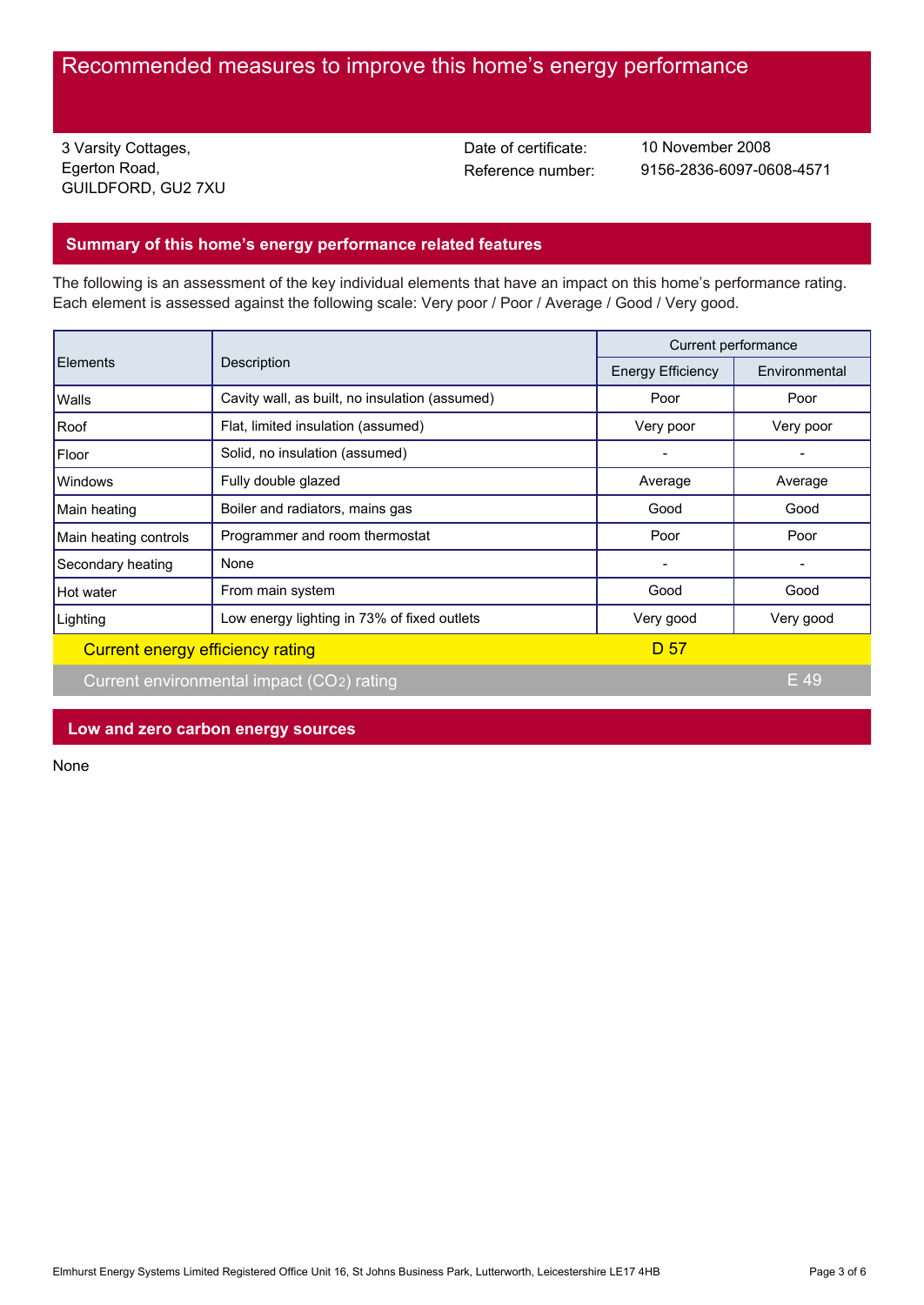## **Recommendations**

The measures below are cost effective. The performance ratings after improvement listed below are cumulative, that is they assume the improvements have been installed in the order that they appear in the table.

|                                                   | <b>Typical savings</b> | Performance ratings after improvement |                      |  |  |
|---------------------------------------------------|------------------------|---------------------------------------|----------------------|--|--|
| Lower cost measures (up to £500)                  | per year               | Energy efficiency                     | Environmental impact |  |  |
| Cavity wall insulation<br>1                       | £130                   | D 65                                  | D 59                 |  |  |
| 2 Low energy lighting for all fixed outlets       | £8                     | D <sub>65</sub>                       | D 59                 |  |  |
| 3 Upgrade heating controls                        | £19                    | D 67                                  | D 60                 |  |  |
| Sub-total                                         | £157                   |                                       |                      |  |  |
| Higher cost measures (over £500)                  |                        |                                       |                      |  |  |
| Replace boiler with Band A condensing boiler<br>4 | £62                    | C 70                                  | D 66                 |  |  |
| <b>Total</b>                                      | £219                   |                                       |                      |  |  |
| Potential energy efficiency rating                |                        | C 70                                  |                      |  |  |
| Potential environmental impact (CO2) rating       |                        |                                       | D 66                 |  |  |

## **Further measures to achieve even higher standards**

The further measures listed below should be considered in addition to those already specified if aiming for the highest possible standards for this home. However you should check the conditions in any covenants, planning conditions, warranties or sale contracts.

| 5 Solar water heating                      | £20  | C 72        | D 67 |
|--------------------------------------------|------|-------------|------|
| 6 Solar photovoltaic panels, 2.5 kWp       | £150 | <b>B</b> 82 | C 77 |
| Enhanced energy efficiency rating          |      | <b>B</b> 82 |      |
| Enhanced environmental impact (CO2) rating |      |             | C 77 |

Improvements to the energy efficiency and environmental impact ratings will usually be in step with each other. However, they can sometimes diverge because reduced energy costs are not always accompanied by a reduction in carbon dioxide (CO2) emissions.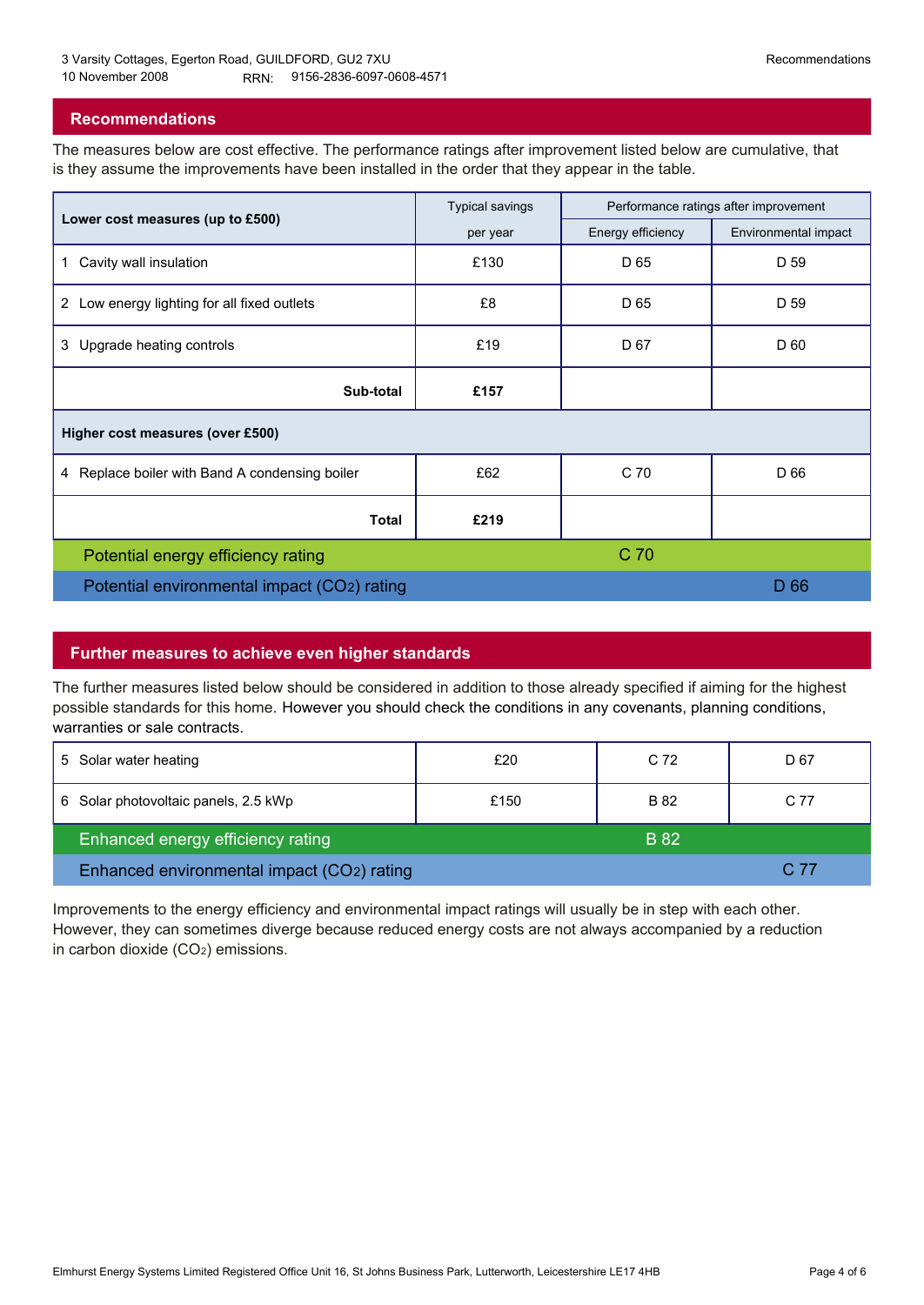## **About the cost effective measures to improve this home's energy ratings**

If you are a tenant, before undertaking any work you should check the terms of your lease and obtain approval from your landlord if the lease either requires it, or makes no express provision for such work.

#### **Lower cost measures (typically up to £500 each)**

These measures are relatively inexpensive to install and are worth tackling first. Some of them may be installed as DIY projects. DIY is not always straightforward, and sometimes there are health and safety risks, so take advice before carrying out DIY improvements.

#### **1 Cavity wall insulation**

Cavity wall insulation, to fill the gap between the inner and outer layers of external walls with an insulating material, reduces heat loss; this will improve levels of comfort, reduce energy use and lower fuel bills. The insulation material is pumped into the gap through small holes that are drilled into the outer walls, and the holes are made good afterwards. As specialist machinery is used to fill the cavity, a professional installation company should carry out this work, and they should carry out a thorough survey before commencing work to ensure that this type of insulation is suitable for this home. They should also provide a guarantee for the work and handle any building control issues. Further information about cavity wall insulation and details of local installers can be obtained from the National Insulation Association (www.nationalinsulationassociation.org.uk).

#### **2 Low energy lighting**

Replacement of traditional light bulbs with energy saving recommended ones will reduce lighting costs over the lifetime of the bulb, and they last up to 12 times longer than ordinary light bulbs. Also consider selecting low energy light fittings when redecorating; contact the Lighting Association for your nearest stockist of Domestic Energy Efficient Lighting Scheme fittings.

#### **3 Heating controls (thermostatic radiator valves)**

Thermostatic radiator valves allow the temperature of each room to be controlled to suit individual needs, adding to comfort and reducing heating bills provided internal doors are kept closed. For example, they can be set to be warmer in the living room and bathroom than in the bedrooms. Ask a competent heating engineer to install thermostatic radiator valves. Thermostatic radiator valves should be fitted to every radiator except the radiator in the same room as the room thermostat. Remember the room thermostat is needed as well as the thermostatic radiator valves, to enable the boiler to switch off when no heat is required.

#### **Higher cost measures (typically over £500 each)**

#### **4 Band A condensing boiler**

A condensing boiler is capable of much higher efficiencies than other types of boiler, meaning it will burn less fuel to heat this property. This improvement is most appropriate when the existing central heating boiler needs repair or replacement, but there may be exceptional circumstances making this impractical. Condensing boilers need a drain for the condensate which limits their location; remember this when considering remodelling the room containing the existing boiler even if the latter is to be retained for the time being (for example a kitchen makeover). Building Regulations apply to this work, so your local authority building control department should be informed, unless the installer is registered with a competent persons schemeą, and can therefore self-certify the work for Building Regulation compliance. Ask a qualified heating engineer to explain the options.

#### **About the further measures to achieve even higher standards**

Further measures that could deliver even higher standards for this home. You should check the conditions in any covenants, planning conditions, warranties or sale contracts before undertaking any of these measures. If you are a tenant, before undertaking any work you should check the terms of your lease and obtain approval from your landlord if the lease either requires it, or makes no express provision for such work.

#### **5 Solar water heating**

A solar water heating panel, usually fixed to the roof, uses the sun to pre-heat the hot water supply. This will significantly reduce the demand on the heating system to provide hot water and hence save fuel and money. The Solar Trade Association has up-to-date information on local installers and any grant that may be available.

### **6 Solar photovoltaic (PV) panels**

A solar PV system is one which converts light directly into electricity via panels placed on the roof with no waste and no emissions. This electricity is used throughout the home in the same way as the electricity purchased from an energy supplier. The British Photovoltaic Association has up-to-date information on local installers who are qualified electricians and on any grant that may be available. Planning restrictions may apply in certain neighbourhoods and you should check this with the local authority. Building Regulations apply to this work, so your local authority building control department should be informed, unless the installer is appropriately qualified and registered as such with a competent persons schemeą, and can therefore self-certify the work for Building Regulation compliance.